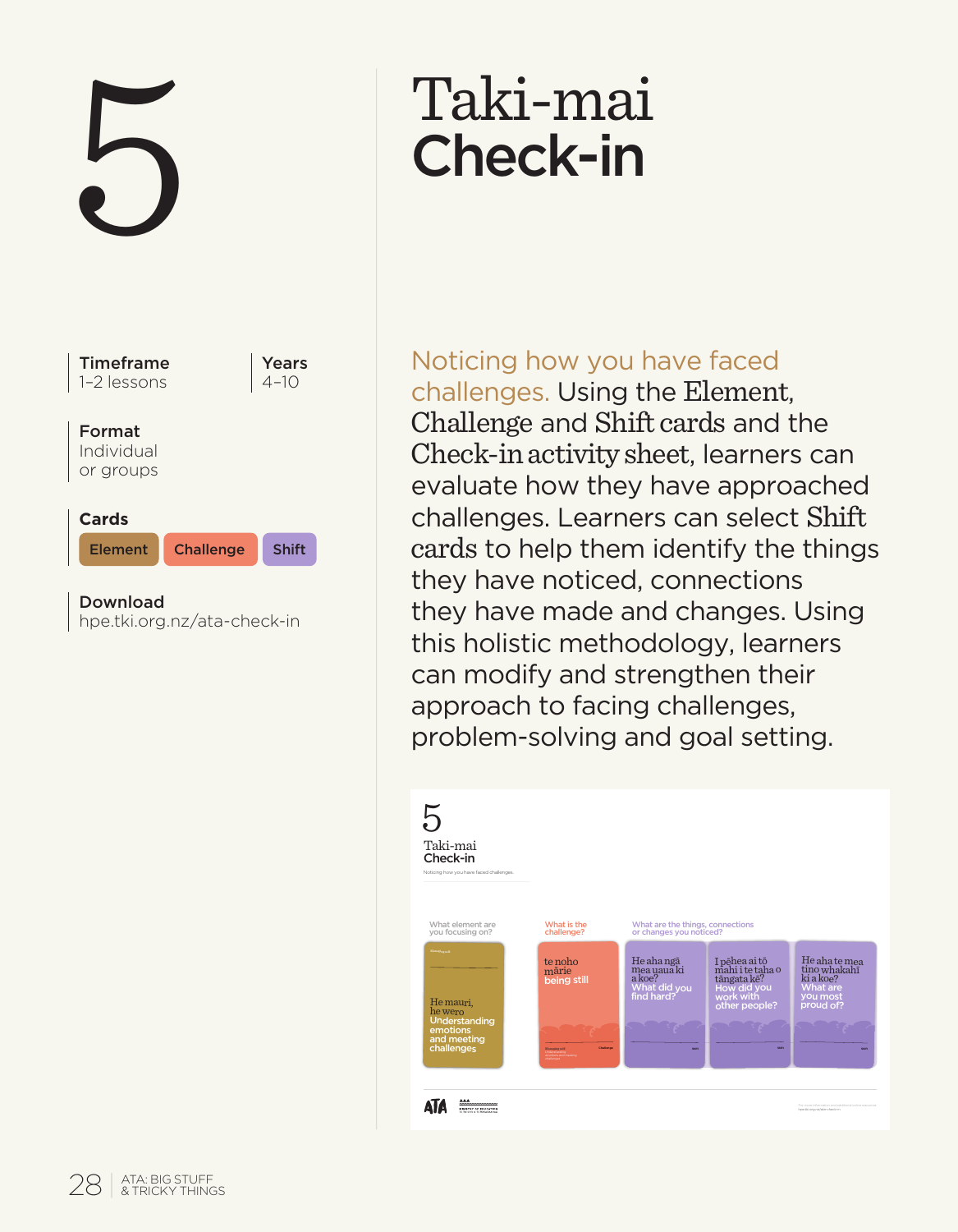## Learners will

- Notice, describe and reflect on their achievement and progression.
- Use self-reflection and perspectivetaking to modify their approach.
- Identify and explore strengths. weaknesses and areas of improvement.
- Identify a holistic, self-led approach to challenges, problem-solving and goal setting.
- Describe where they are at in their learning and identify what their needs and strategies are.
- Become empowered and resourceful in their learning strategies.
- Develop a voice and contribute to an individual or collective learning pathway.

## Ways to use the resource

- Use outcomes from the Developing strategies and Approaching challenges activities as precursors to this exercise.
- Use blank Ata cards to develop new challenges or perspectives.
- Capture outputs in a format of your choice.
- As a teacher, reflect on the same questions and compare the perspectives.

## Next steps

- Teachers can use insights to modify future lesson plans and areas of learning inquiry.
- Use the strategies developed here in learning conversions using the Learning stories activity sheets.
- Repeat the process over time to notice and respond to ongoing changes.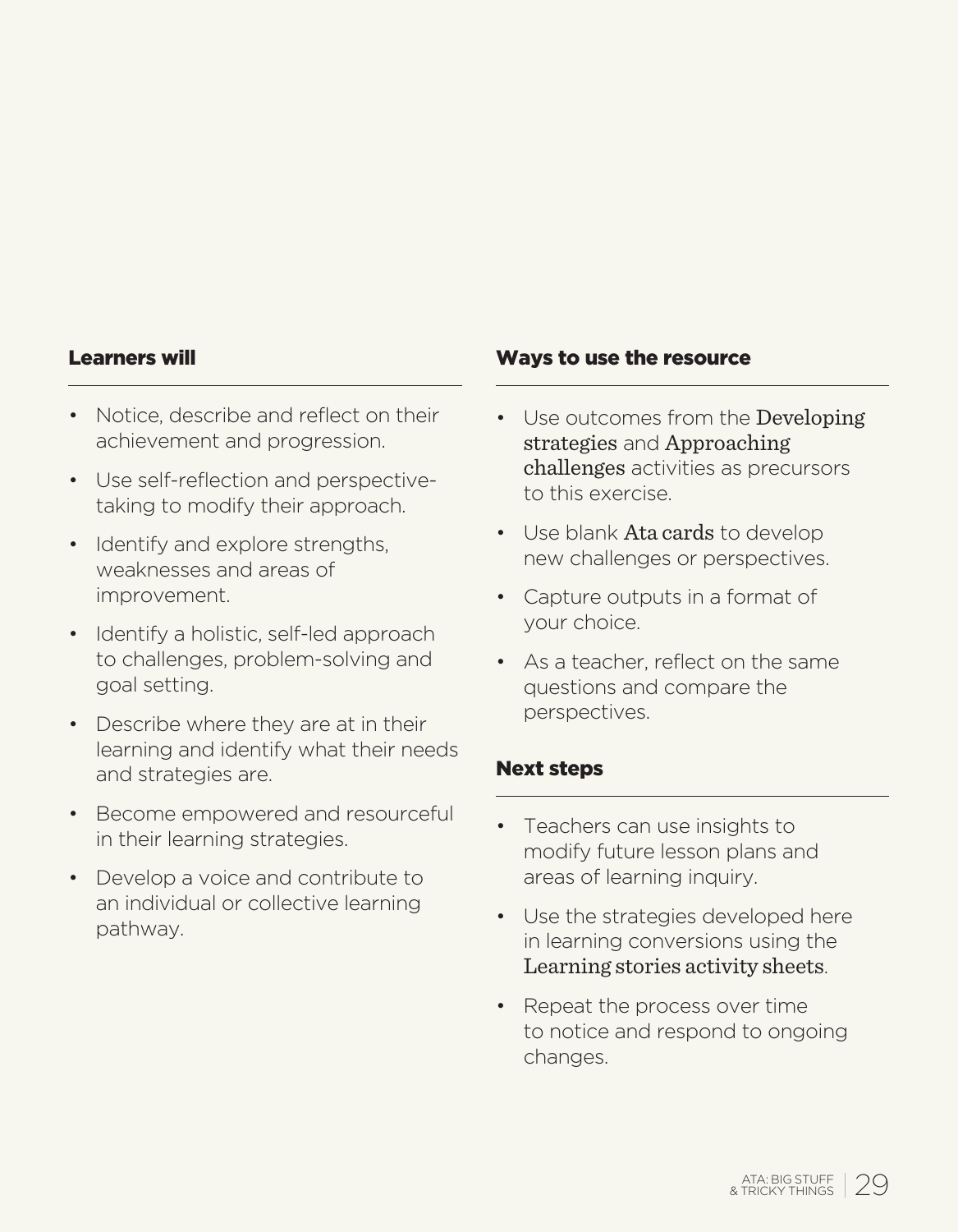## What you will need

Element, Challenge, and Shift cards Check-in activity sheet:

## $He$  tuakiri, he or changes you noticed?  $\frac{What\{S}^{What\{S}}$  connections  $\frac{What\{S}^{What\{S}}}{\text{chablog}P^2}}$  or changes you noticed? reo, he tikanga, he mātāpono Identity, languages, cultures and values te noho mārie being still Managing self: **Challenge**

One per person or group

| Taki-mai<br>Check-in<br>humping how you have faced challenges. |                           |                                                             |  |
|----------------------------------------------------------------|---------------------------|-------------------------------------------------------------|--|
| What element are<br>you focusing on?                           | What is the<br>challenge? | What are the things, connections<br>or changes you noticed? |  |
| <b>Service</b>                                                 |                           |                                                             |  |
|                                                                |                           |                                                             |  |
|                                                                |                           |                                                             |  |
|                                                                | <b>DOM:</b>               |                                                             |  |

He aha ngā mea uaua ki a koe? What did you find hard?

**Shift**